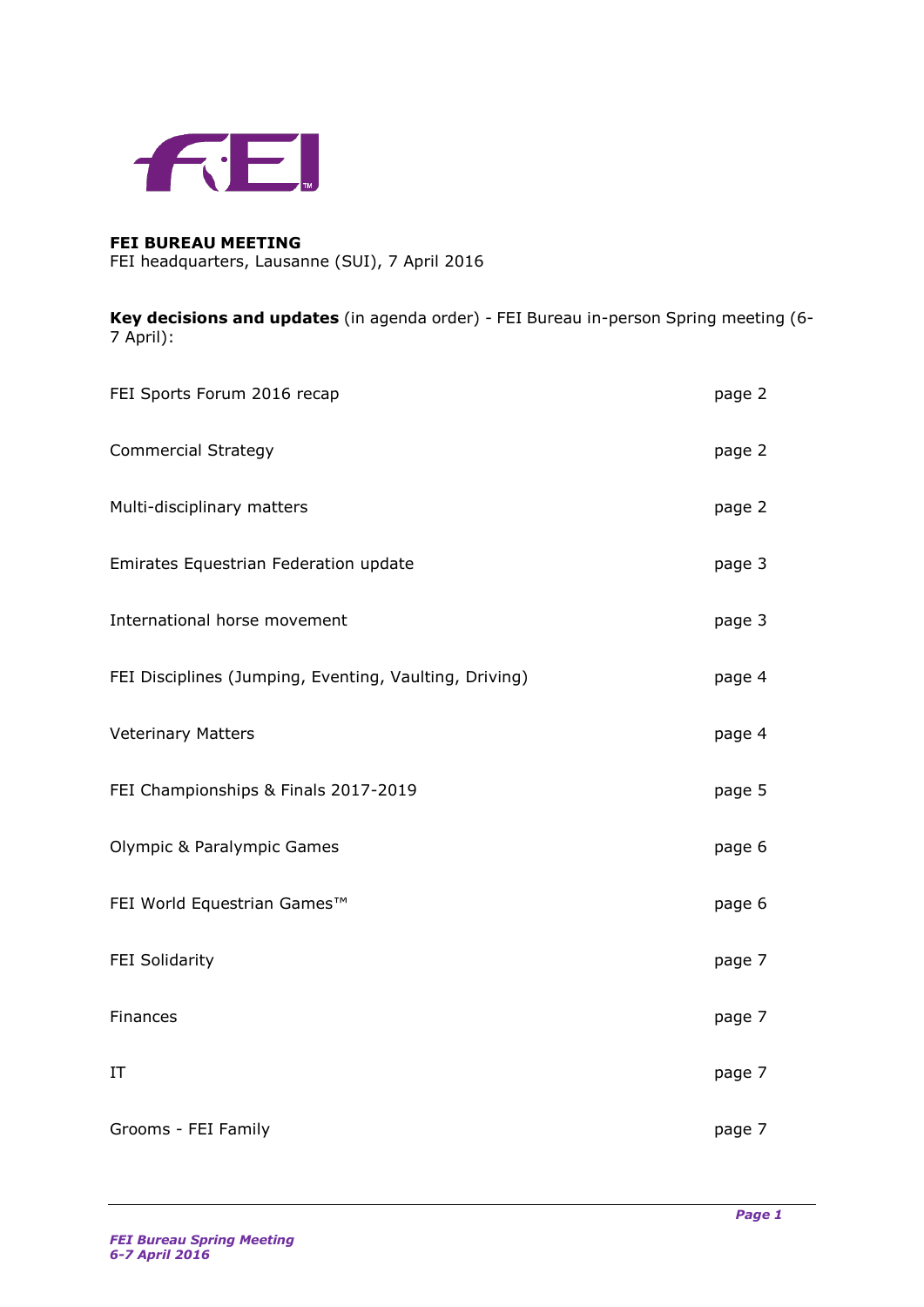### **FEI Sports Forum 2016 recap**

Following the full-day session on FEI Officials at the FEI Sports Forum, the Bureau agreed to set up a working group to focus on harmonising the education, core roles, appointment, remuneration and promotion of FEI Officials on a global basis and across all FEI disciplines. The composition of the working group will be proposed in due course.

The Bureau concluded that it should be teams of three and one individual per nation for the Olympic Games and the Bureau asked the Technical Committees to finalise their proposals in that direction to be submitted to National Federations prior to a vote at the General Assembly in November.

In addition, all Technical Committees were asked to take on board the contents of the Sports Forum debate and incorporate into their proposals for the formats of the competitions.

The Bureau asked all the Technical Committees to work in the same direction for the FEI World Equestrian Games<sup>™</sup> but understands that differences across the disciplines are still possible.

The following timelines were agreed:

Draft rules based on the discussions that took place at the FEI Sports Forum and over the last 12 months, will be sent to National Federations on 15 July with a deadline of 9 September for Federations to revert to the FEI with their feedback. Final drafts will be published on [www.fei.org](http://www.fei.org/) on 28 October with Federations voting at the FEI General Assembly in Tokyo (JPN) on 22 November 2016.

### **Commercial Strategy**

The FEI Bureau approved the Commercial Strategy as well as the phased approach which was presented to deliver this Strategy. The FEI Commercial Department will now prepare timelines and more details and will organise the implementation of the various work streams.

### **Multi-disciplinary matters**

Given Agenda 2020, the Bureau asked if there was still a place for single gender events in equestrian sports. The Bureau also agreed that harmonization of the age limit for male and female veterans should be debated.

The FEI Bureau also agreed to further develop the automatic online entry system for Jumping into an online invitation system in order to correctly implement the invitation rules. The FEI IT department, working with the FEI Jumping Committee, will progress with developing this system, which will be reviewed later this year.

The Bureau agreed that the FEI should ask National Federations to submit proposals on horse name/prefix charges and that the FEI, together with the National Federations, will fine tune the proposals before they are presented for approval at the FEI General Assembly.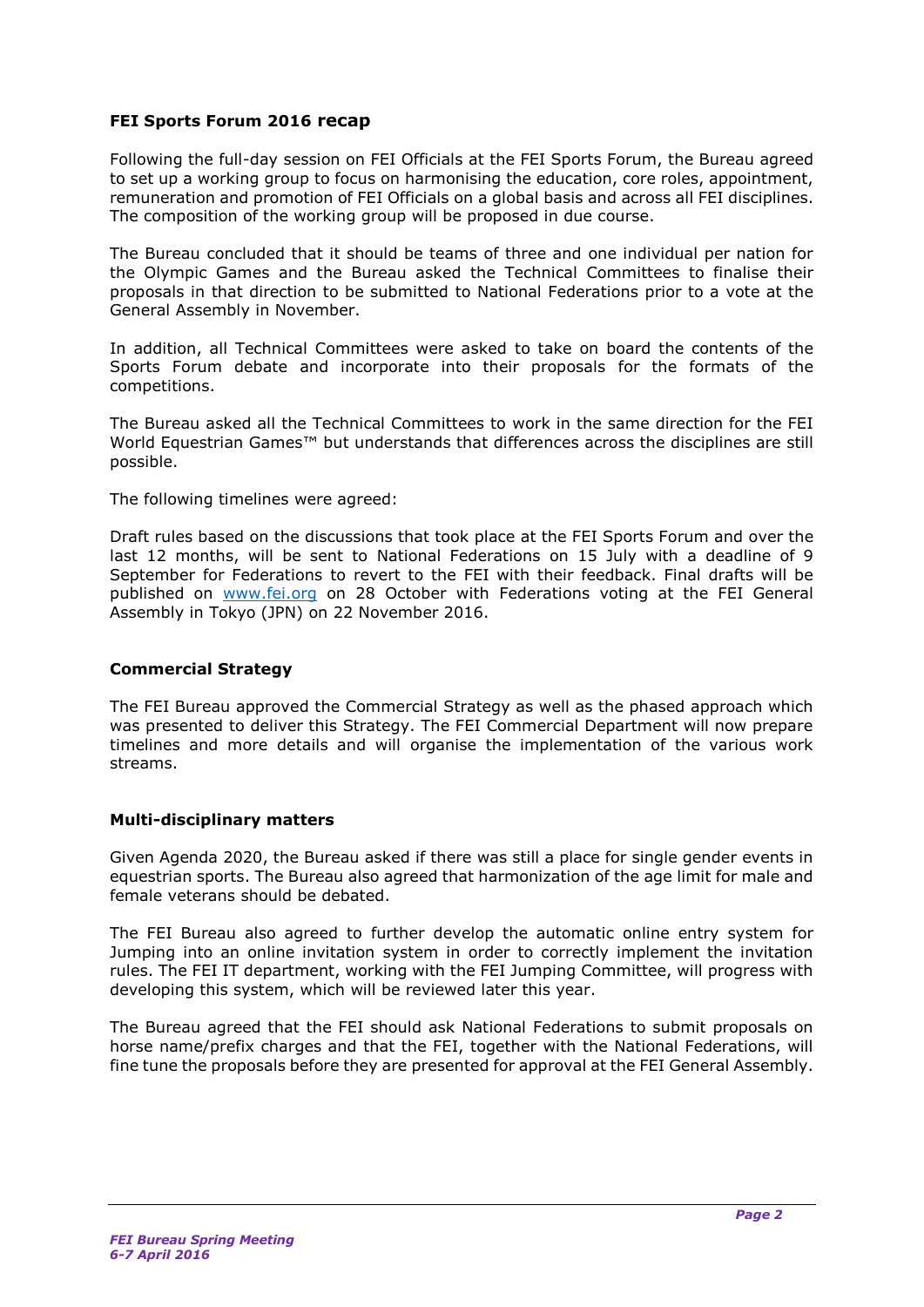# **UAE National Federation update/FEI World Endurance Championships**

The FEI Bureau acknowledged the efforts that have been made by the United Arab Emirates National Federation (UAE NF) in Endurance since the reinstatement of the National Federation in July 2015. However, despite the hard work and progress to date, the FEI Bureau is of the opinion that the UAE NF is not currently in a position to guarantee that horse welfare would be fully protected at an FEI World Endurance Championship in the UAE this year.

As a result, the Bureau decided to remove the FEI World Endurance Championships 2016 from the UAE. The Championships, which were scheduled to take place from 10-17 December 2016 at the Dubai International Equestrian Centre (DEC), were originally allocated to the EEF by the Bureau in December 2014.

The bid process will now be reopened to find a replacement venue outside the UAE for the Championships. The deadline for receipt of bids is 18 May and the allocation to a new host will be made during the Bureau teleconference on 14 June. It is expected that the Championships will now take place in September or October, so the qualifying period will be moved back by two months and results starting from October 2014, instead of December 2015, will now count for qualification.

At the same time, there was also unanimous agreement among the Bureau Members that rule breaches are absolutely unacceptable and that the FEI must work even more closely with the UAE NF to guarantee the National Federation's full implementation of FEI Rules and Regulations as well as on the July 2015 agreement which will guarantee the welfare of the horse in National and International events. Additionally, and until further notice, the FEI will not sanction any events organised by the DEC.

### **International horse movement**

The FEI Bureau was informed that the FEI is continuing to work on the international movement of horses and that the FEI Headquarters will produce in draft form a user friendly manual on the [High Health, High Performance](http://www.fei.org/news/fei-celebrates-pivotal-decision-international-sport-horse-movement) Horse (HHP) concept for the entire equestrian community, to complement the existing handbook developed by the World Organisation for Animal Health (OIE) in collaboration with the FEI, which is currently used by governments around the world.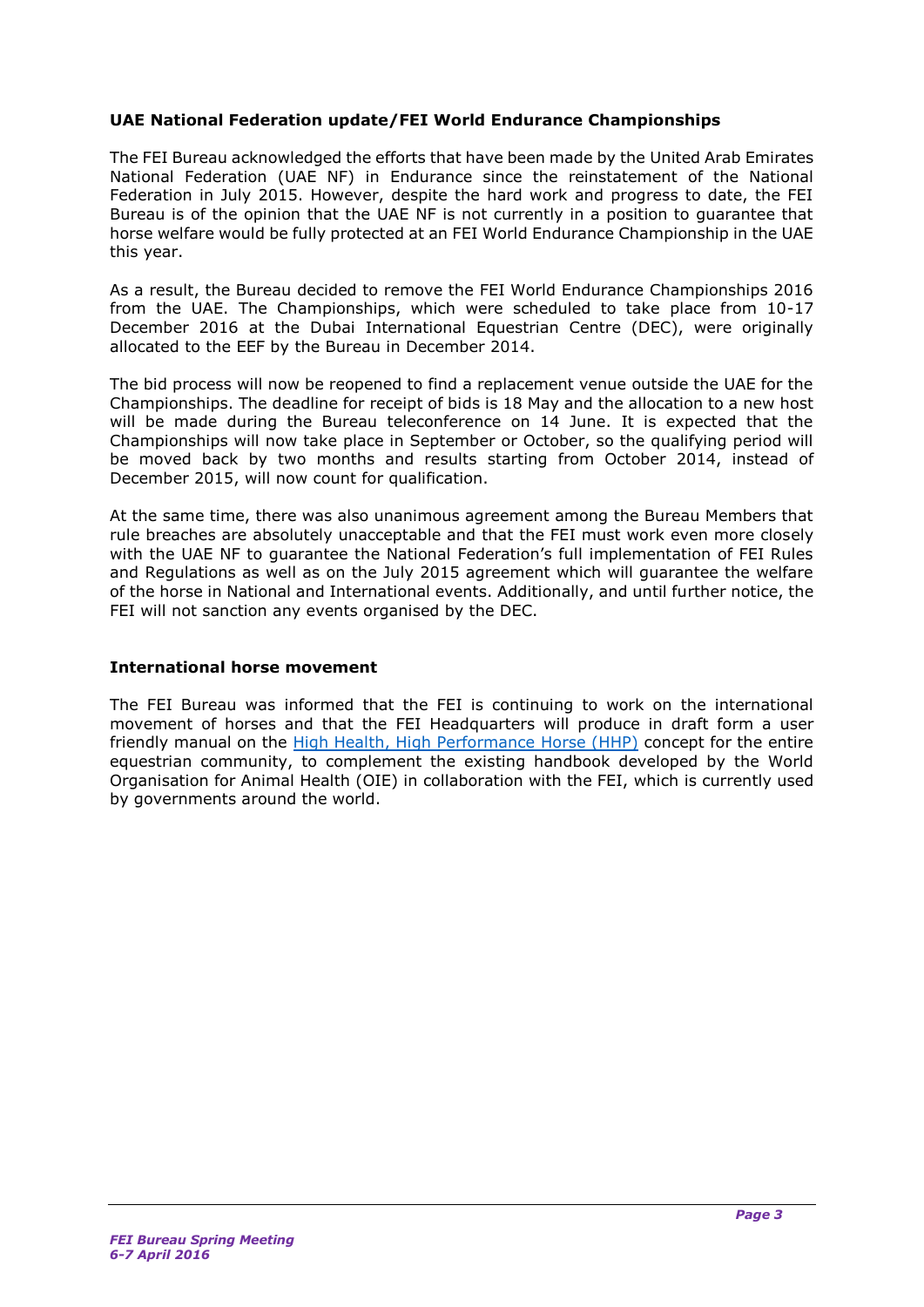## **FEI Disciplines**

### **Jumping:**

The Bureau approved several rule changes for the European Youngster Cup U25 Jumping. These will be published in due course here: [www.fei.org/fei/regulations/jumping.](http://www.fei.org/fei/regulations/jumping)

### **Dressage:**

Following evaluation of the judging in Dressage in 2015 and 2016 and taking into account experiences in other sports that have similar judging systems, the Bureau mandated the creation of a Dressage judging working group to improve judging of the discipline.

### **Eventing:**

At the recommendation of the Eventing Committtee and based on Art 20.3 (vii) of the FEI Statutes, the FEI Bureau approved the immediate modification and implementation of Art 548.1 of the Eventing Rules (see highlighted text):

"548.1 Faults at Obstacles

*¹\* Explanatory note and procedure for the implementation of the penalty for "Activating a frangible device":* 

Each Athlete activating a frangible device will be awarded 11 penalties whenever the activation occurs as expected (i.e. activation by significant pressure exerted by the Horse which modifies the dimension of the fence)."

The FEI Bureau approved the following series for 2016: Luhmühlen meets Copenhagen, Tri Star Eventing Grand Slam and some minor modifications to the Eventing Riders Masters rules.

# **Vaulting and Driving:**

Amendments to the FEI World Cup™ Vaulting and FEI World Cup™ Driving rules were approved by the FEI Bureau. One key amendment in the FEI World Cup™ Vaulting rules is that the winners (male, female and pas-de-deux) of the FEI World Cup™ Vaulting Final will receive automatic qualification for the following series. The rules will be updated in due course here: [www.fei.org/fei/regulations/vaulting](http://www.fei.org/fei/regulations/vaulting) and [www.fei.org/fei/regulations/driving.](http://www.fei.org/fei/regulations/driving)

# **Veterinary Matters**

The Chair of the FEI Veterinary Committee highlighted the importance of upcoming May meetings with the National Head Vets (NHVs), the visit of the Rio 2016 Veterinary Service Manager to FEI Headquarters and members of the Rio 2016 Veterinary Commission at the CCI4\* Badminton Horse Trials.

The Bureau was updated on progress on the global implementation of the Equine Anti-Doping and Controlled Medication Programme (EADCMP [www.fei.org/system/files/Global%20EADCMP%20Guide.pdf\)](http://www.fei.org/system/files/Global%20EADCMP%20Guide.pdf).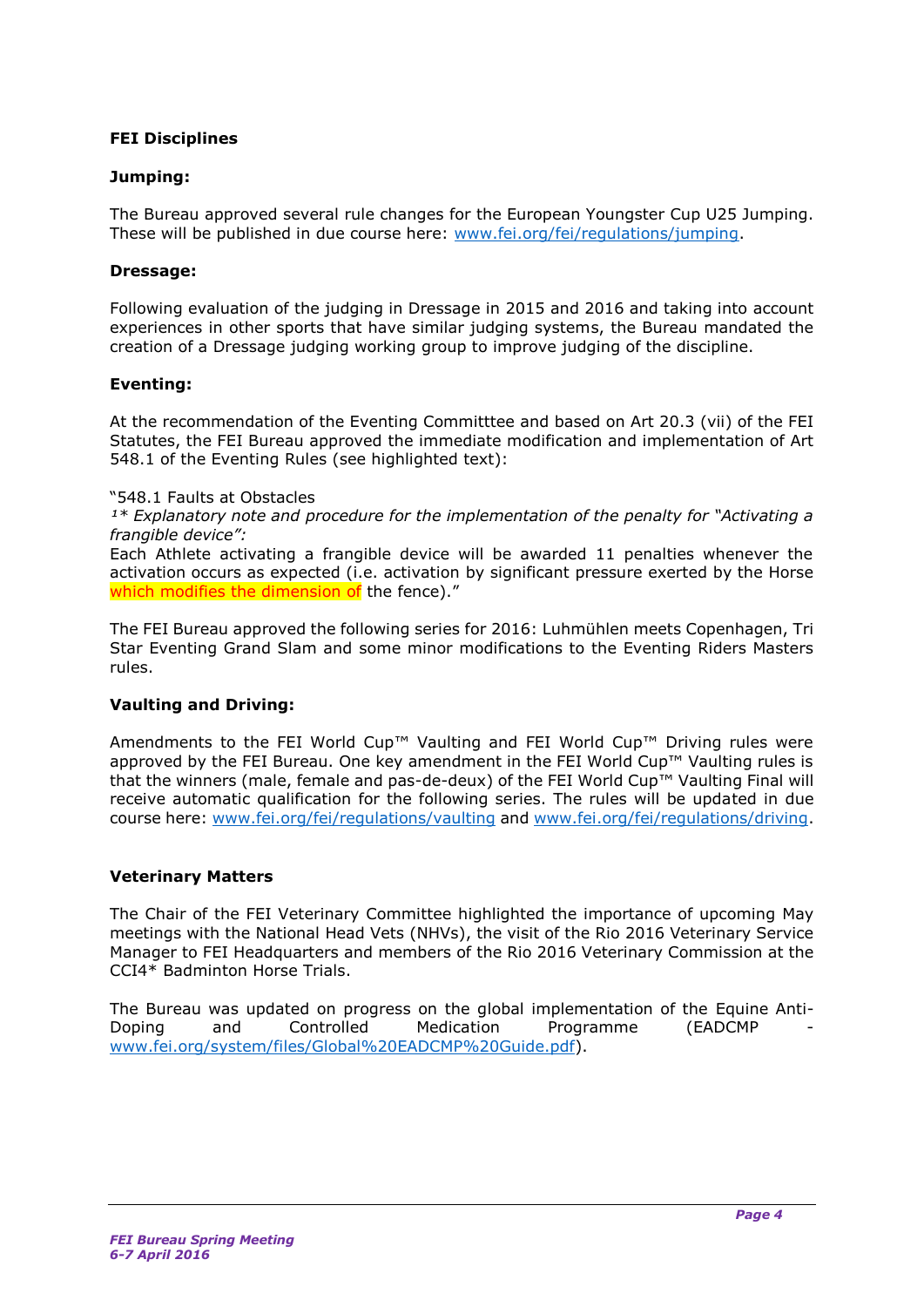# **FEI Championships & Finals 2017-2019**

The following Championships and Finals were allocated for 2017-2019:

# **2017**

- FEI European Dressage Championship U25, Lamprechtshausen (AUT), 30 August 3 September
- FEI World Cup™ Vaulting Final, Dortmund (GER), 2-5 March
- FEI European Championship for Ponies (Jumping, Dressage, Eventing), Kaposvár (HUN), 9-13 August

# **2018**

- FEI European Jumping and Dressage Championships for Young Riders, Juniors & Children, Fontainebleau (FRA), dates TBC July
- FEI European Eventing Championships for Young Riders & Juniors (Eventing), Fontainebleau (FRA), dates TBC July
- FEI European Jumping Championship for Veterans, Nörten-Hardenberg (GER), dates TBC June
- FEI World Breeding Endurance Championship for Young Horses, Samorin (SVK), September, 22 September
- FEI European Endurance Championship for Young Riders & Juniors, San Rossore (ITA), 13- 16 September
- FEI European Driving Championship for Young Drivers, Juniors, & Children, Ászár-Kisbér (HUN), dates TBC August

### **2019**

- FEI World Driving Championship for Pairs, Drebkau (GER), 11-15 September
- FEI World Driving Championship for Ponies Four-in-Hand, Pairs & Singles, Ászár-Kisbér (HUN), dates TBC August
- FEI World Endurance Championship for Young Riders & Juniors, San Rossore (ITA), dates TBC September
- FEI World Breeding Endurance Championship for Young Horses, San Rossore (ITA), dates TBC September

The Bureau accepted that Asian Continental Championships can be organised. Details have still to be finalised with the Technical Committees and the first championships will be possible from 2017.

Following the President and the Groups I and II Chairs visit to the Balkan region, it was agreed that the proposal for modifications concerning the Regional Championships be brought to the General Assembly in November. Under this proposal Regional Championships will be the responsibility of the relevant Regional Group or recognised Continental Association. A two-year transition will be applied.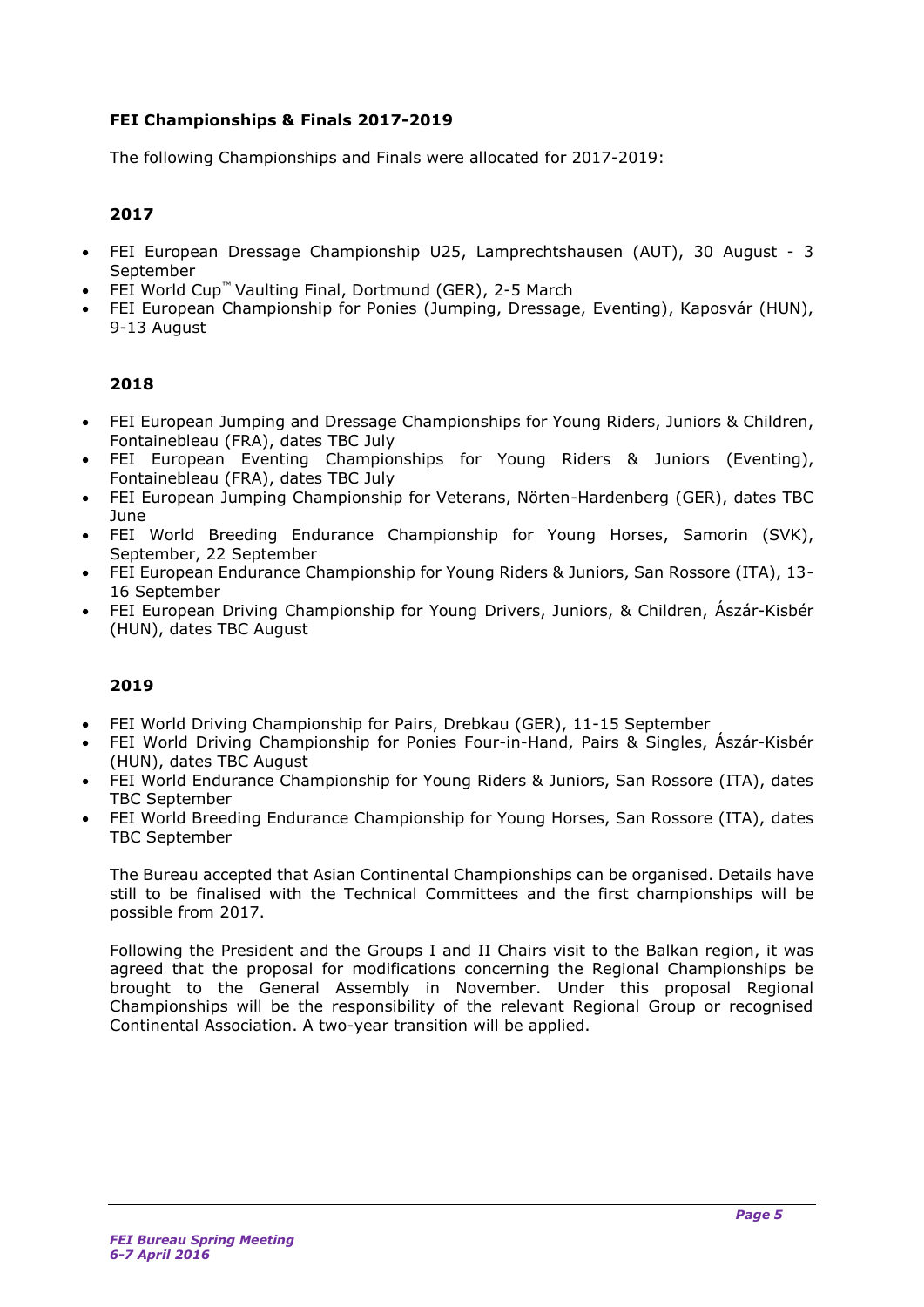## **Olympic & Paralympic Games**

The Bureau was updated on the Rio 2016 Olympic and Paralympic Games venue development and the FEI's active role with the Rio 2016 Organising Committee.

Progress at the venue has accelerated following the appointment of a new contractor, and the Rio 2016 Organising Committee has assured the FEI that the venue will be ready on time.

It was highlighted that all qualified nations for the Rio 2016 Olympic and Paralympic Games have confirmed take up of their slots (see news release listing all qualified nations [here\)](http://www.fei.org/news/six-nations-make-olympic-and-paralympic-d%C3%A9buts-rio-2016-equestrian-events).

The FEI President thanked Luiz Roberto Giugni, FEI Executive Board member, Chair of FEI Group VI and President of the Brazilian National Equestrian Federation, for his extensive work on the ground with the Rio 2016 Organising Commiteee and Brazilian government agencies involved in the Games.

The Bureau was updated on the Youth Olympic Games 2018 in Buenos Aires (ARG) - the 3<sup>rd</sup> Summer Youth Olympic Games - regarding the acquisition of horses and venue development.

### **FEI World Equestrian Games™**

The FEI Bureau was provided with an overview of preparations for the FEI World Equestrian Games™ 2018 including financial, commercial (including branding, website and broadcast), the Organising Committee (COJEM) team, project management, venue planning and development and operational planning.

The FEI Bureau approved the framework relating to the governance, financial and commercial model for the FEI World Equestrian Games™ 2022, for which the bidding process has opened (see news release [here\)](http://www.fei.org/news/fei-launches-bid-process-fei-world-equestrian-games%E2%84%A2-2022).

A further update on other Games was provided to the Bureau.